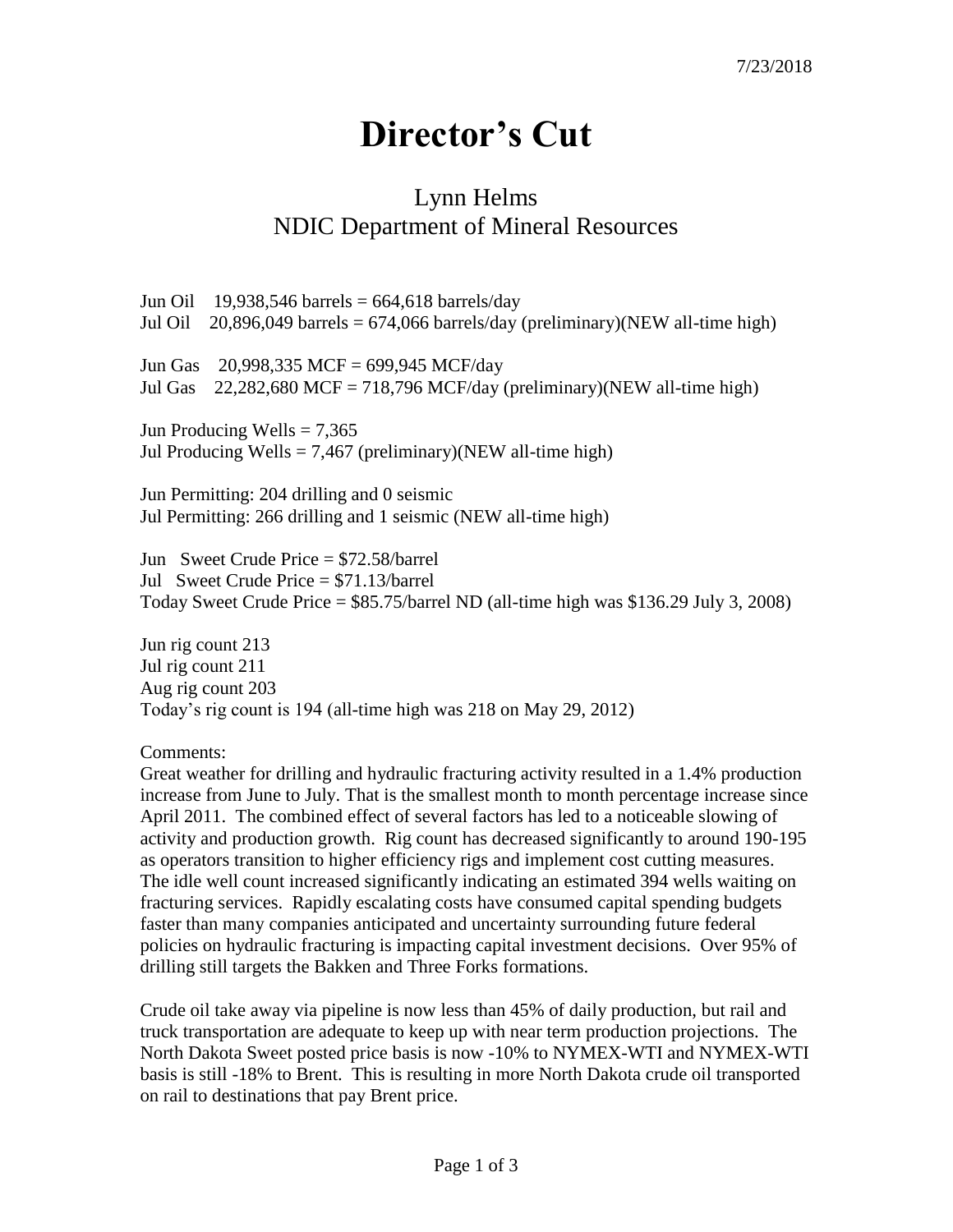Rig count in the entire Williston basin is decreasing. The Montana rig count is steady, but North Dakota has dropped 11% from the May 2012 high. Utilization rate for rigs capable of +20,000 feet has fallen to 90%, but for shallow well rigs that drill to 7,000 feet or less utilization has increased to about 60%.

Drilling permit activity has increased as more multi-well pads are being drilled and locations need to be built before winter weather comes.

The number of rigs actively drilling on federal surface in the Dakota Prairie Grasslands is unchanged at 3.

The number of wells drilling on the Fort Berthold Reservation has dropped to 29 with 3 on fee lands and 26 on trust lands.

There are now 691 wells producing  $(101 \text{ on trust lands} \& 590 \text{ on fee lands})$  113,200 barrels of oil per day (7,274 from trust lands & 106,480 from fee lands) within the boundaries of Fort Berthold.

141 wells waiting on completion

233 approved drilling permits (218 on trust lands & 15 on fee lands)

1,581 additional potential future wells (1,426 on trust lands & 155 on fee lands)

Seismic remains busy with 6 surveys active/recording, 0 remediating, 0 suspended, and 7 permitted.

North Dakota leasing activity is much slower, mostly renewals and top leases in the Bakken - Three Forks area.

Daily natural gas production is increasing at a slightly faster than oil production. This indicates that gas oil ratios may be increasing and more gathering and processing capacity will be needed. Construction of processing plants and gathering systems is in full swing due to the dry summer weather. US natural gas storage has dropped to 9% above the five-year average but this still indicates low prices for the foreseeable future. North Dakota shallow gas exploration is not economic at near term gas prices.

Natural gas delivered to Northern Border at Watford City is up to \$2.50/MCF. This results in a current oil to gas price ratio of 34 to 1, but the high liquids content makes gathering and processing of Bakken gas economic. Additions to the processing capacity are helping and the percentage of gas flared dropped slightly to 31%. The historical high was 36% in September 2011.

Draft BLM regulations for hydraulic fracturing on federal lands were published in the Federal Register. The comment period closed at 5pm EDT on September 10, 2012. BLM has given no indication of when a final rule will be published.